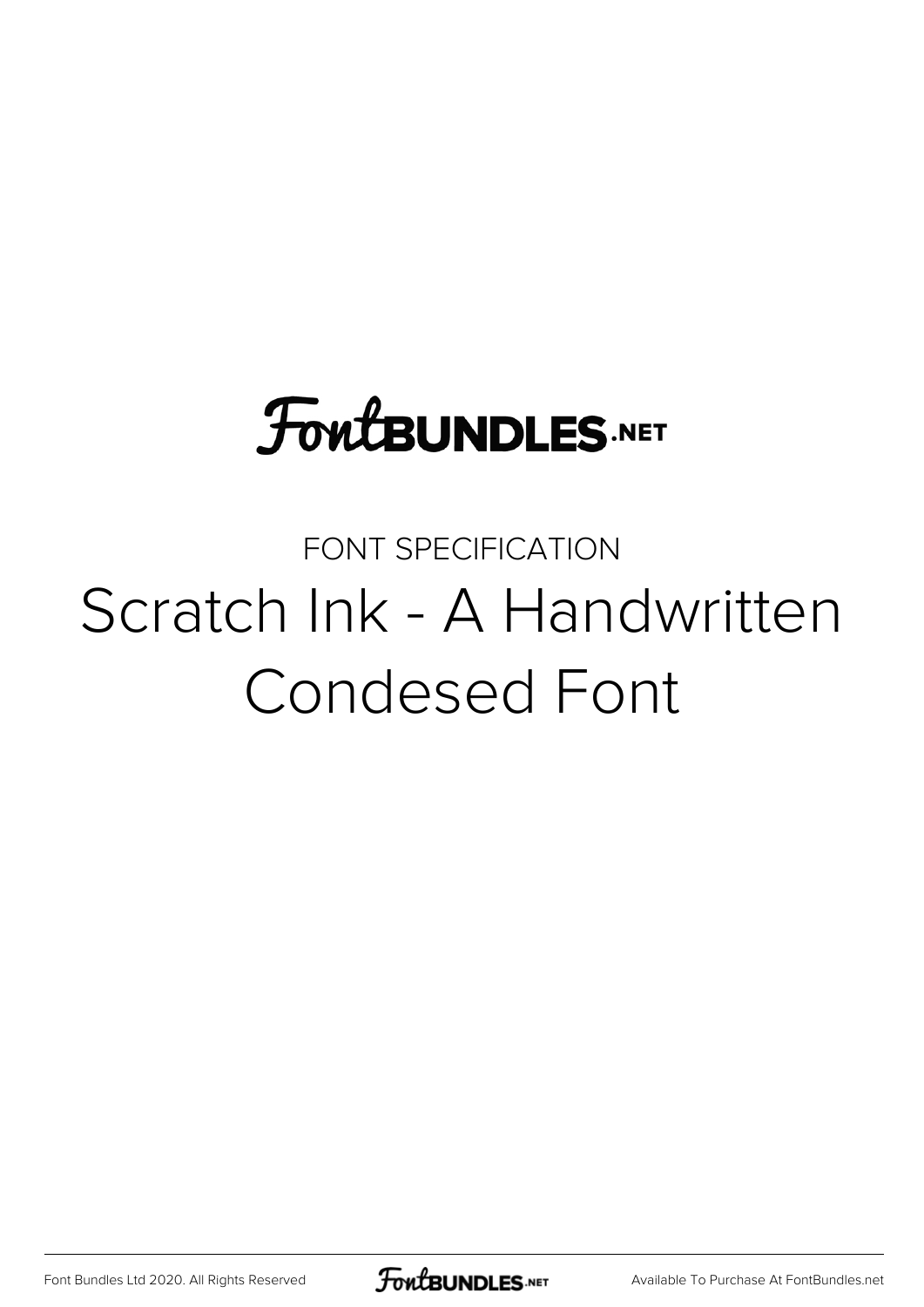Scratch Ink Alternate - Regular

**Uppercase Characters** 

### ABCDEFGHIJKLMNOPQRSTUV WXYZ

Lowercase Characters

## abcdefghijkimnopqrstuvwxy  $\overline{2}$

**Numbers** 

### 0123456789

Punctuation and Symbols



All Other Glyphs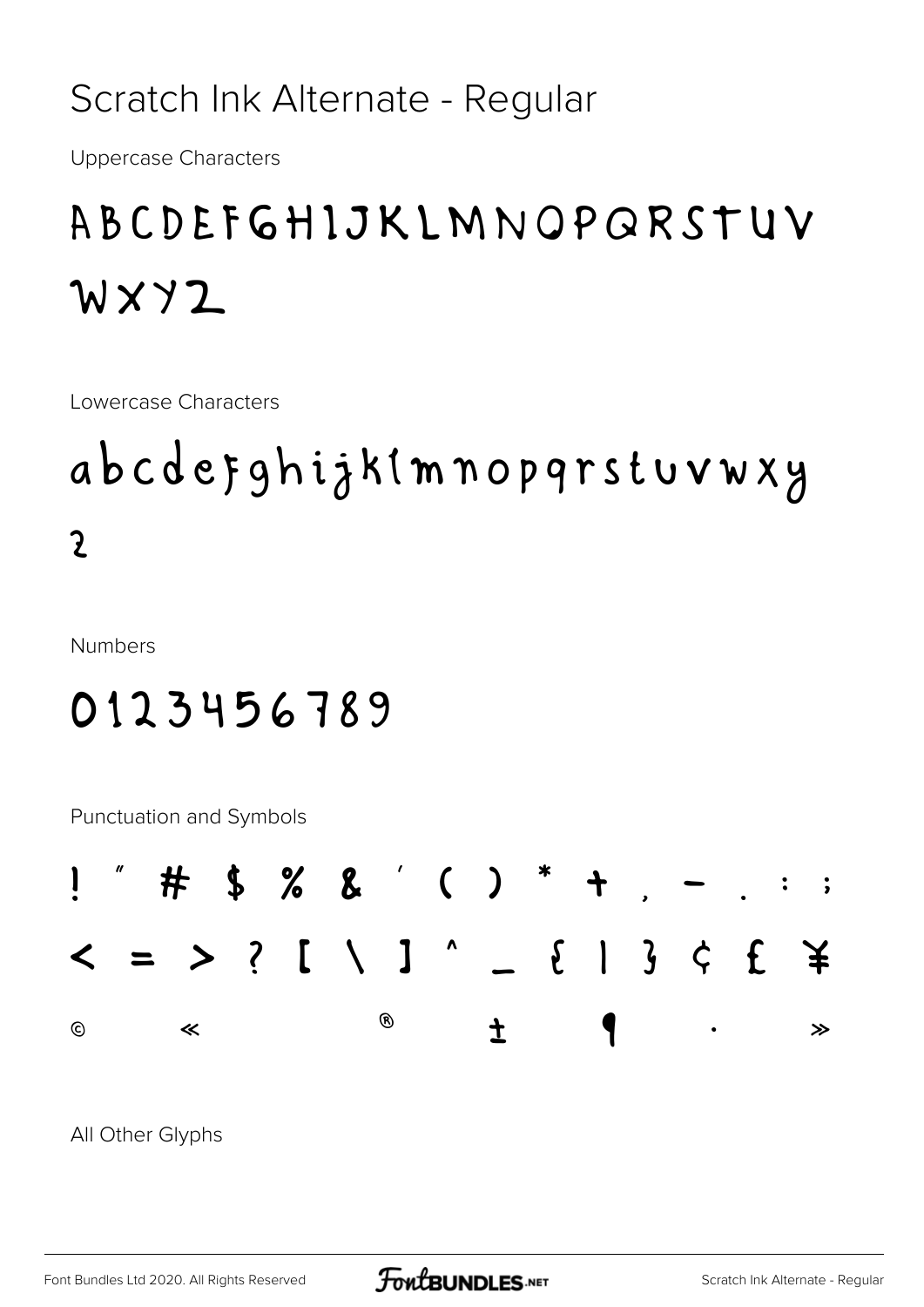|  |  |  | À Á Ã Ã Ã Ã Ã Á Á Á Á Á                                                                                                                                                                                                                                                                                                                                                                                                                         |  |
|--|--|--|-------------------------------------------------------------------------------------------------------------------------------------------------------------------------------------------------------------------------------------------------------------------------------------------------------------------------------------------------------------------------------------------------------------------------------------------------|--|
|  |  |  | É Ê Ë Ì Í Î Ï Ñ Ò                                                                                                                                                                                                                                                                                                                                                                                                                               |  |
|  |  |  |                                                                                                                                                                                                                                                                                                                                                                                                                                                 |  |
|  |  |  | $\ddot{U}$ $\dot{Y}$ à á â ã ä å æ                                                                                                                                                                                                                                                                                                                                                                                                              |  |
|  |  |  | $C$ è é ê ë i í î ï                                                                                                                                                                                                                                                                                                                                                                                                                             |  |
|  |  |  | $\tilde{n}$ $\dot{o}$ $\dot{o}$ $\tilde{o}$ $\ddot{o}$ $\div$ $\emptyset$ $\dot{v}$                                                                                                                                                                                                                                                                                                                                                             |  |
|  |  |  | $\begin{array}{ccccccccccccccccccccc} \dot{\cup} & \hat{\cup} & \hat{\cup} & \dot{\cup} & \dot{\vee} & \dot{\vee} & \ddot{\vee} & \dot{\vee} & \dot{\vee} & \dot{\vee} & \dot{\vee} & \dot{\vee} & \dot{\vee} & \dot{\vee} & \dot{\vee} & \dot{\vee} & \dot{\vee} & \dot{\vee} & \dot{\vee} & \dot{\vee} & \dot{\vee} & \dot{\vee} & \dot{\vee} & \dot{\vee} & \dot{\vee} & \dot{\vee} & \dot{\vee} & \dot{\vee} & \dot{\vee} & \dot{\vee} & \$ |  |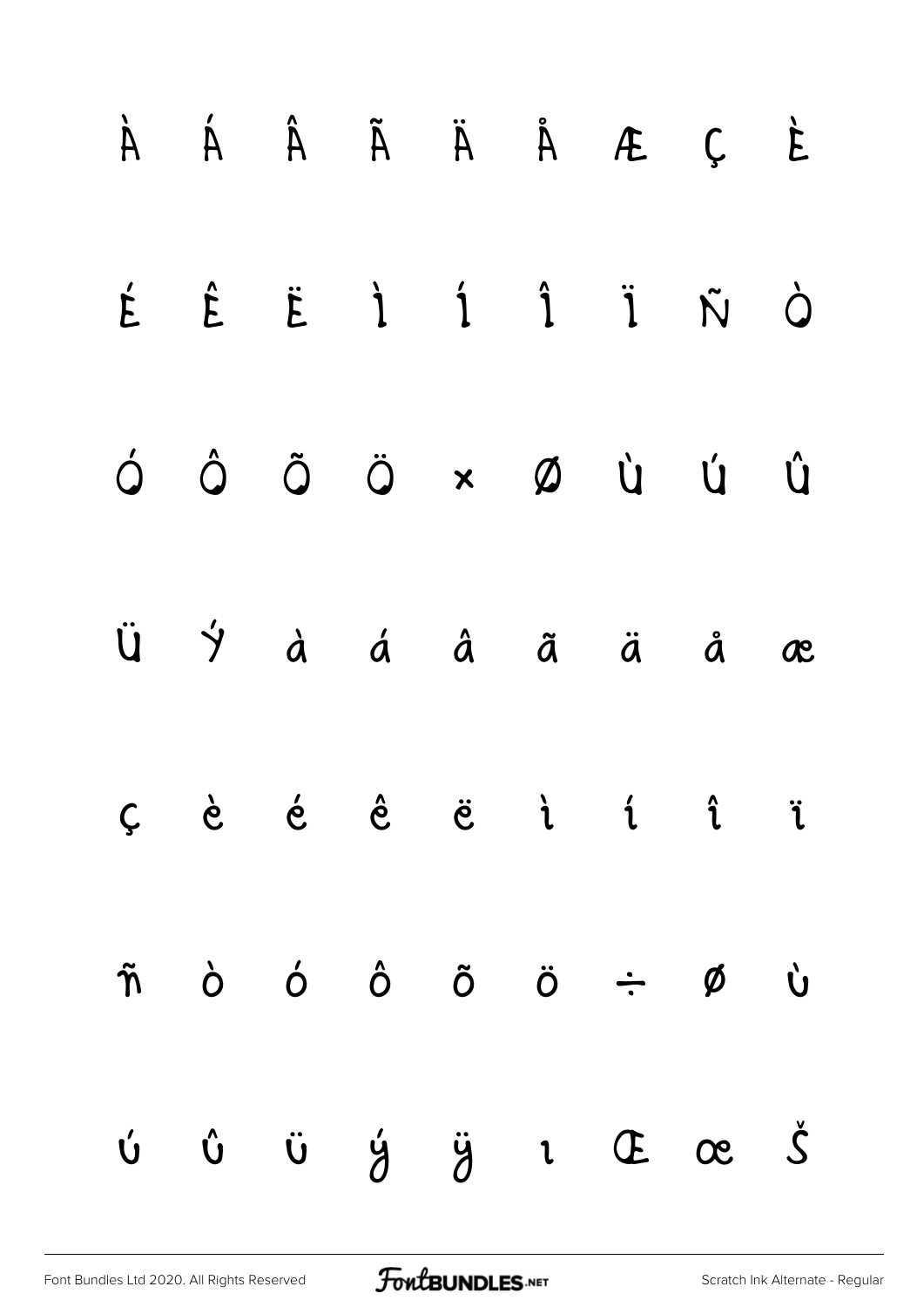| $\check{\boldsymbol{S}} \qquad \check{\boldsymbol{\gamma}} \qquad \check{\boldsymbol{\gamma}} \qquad \boldsymbol{\Delta} \qquad \boldsymbol{\Pi} \qquad \qquad \boldsymbol{\gamma} \qquad \qquad \boldsymbol{\gamma} \qquad \boldsymbol{\gamma} \qquad \boldsymbol{\gamma} \qquad \boldsymbol{\gamma} \qquad \boldsymbol{\gamma} \qquad \boldsymbol{\gamma} \qquad \boldsymbol{\gamma} \qquad \boldsymbol{\gamma} \qquad \boldsymbol{\gamma} \qquad \boldsymbol{\gamma} \qquad \boldsymbol{\gamma} \qquad \boldsymbol{\gamma} \qquad \boldsymbol{\gamma} \qquad \boldsymbol{\gamma} \qquad \boldsymbol{\gamma} \qquad \boldsymbol{\gamma} \qquad \boldsymbol{\gamma} \qquad \$ |  |  |  |  |
|--------------------------------------------------------------------------------------------------------------------------------------------------------------------------------------------------------------------------------------------------------------------------------------------------------------------------------------------------------------------------------------------------------------------------------------------------------------------------------------------------------------------------------------------------------------------------------------------------------------------------------------------------------------------------------|--|--|--|--|
| $\bullet$ $\epsilon$ <sup>m</sup> $\checkmark$ $\approx$ $\neq$ $\leq$ $\geq$                                                                                                                                                                                                                                                                                                                                                                                                                                                                                                                                                                                                  |  |  |  |  |



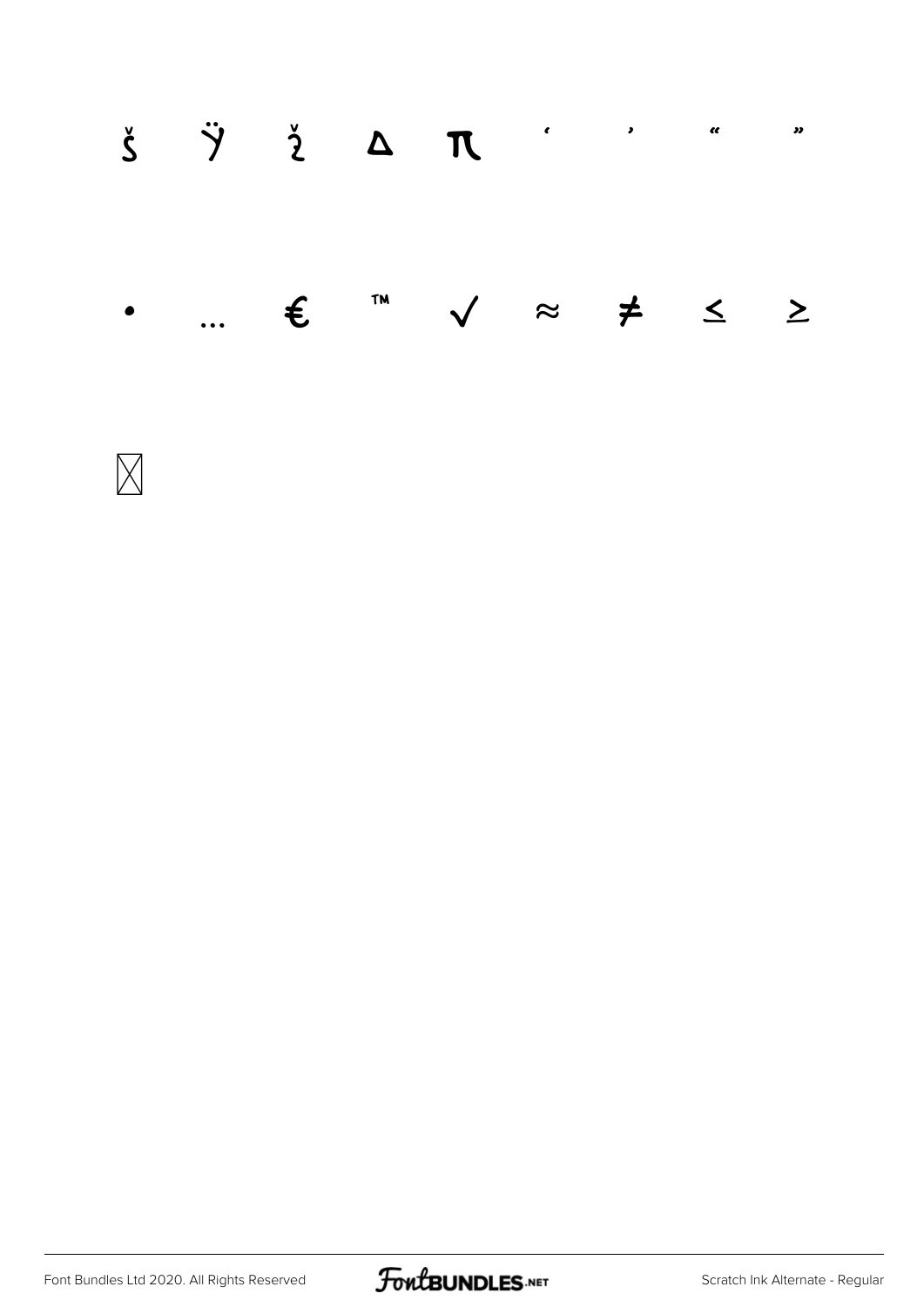#### Scratch Ink - Regular

**Uppercase Characters** 

## ABCDEF6HIJKLMNOPQRSTUVWXJZ

Lowercase Characters

### abcdefghijk (mnopqrstuvwxyz

Numbers

## 0123456789

**Punctuation and Symbols** 

| $\boldsymbol{u}$<br>$\mathbf{I}$ | #                    |            |                                | $3% 8'$ ( ) * +      |                                    | $\lambda$           | $\ddot{\bullet}$<br>$\bullet$ | $\blacktriangle$<br>$\ddot{\phantom{0}}$ |
|----------------------------------|----------------------|------------|--------------------------------|----------------------|------------------------------------|---------------------|-------------------------------|------------------------------------------|
|                                  | $\ddot{\mathcal{E}}$ | $\sqrt{2}$ | $\mathbf{J}$ $\mathbf{\hat{}}$ | $\mathfrak{F}$       | $\mathbf{\hat{3}}$<br>$\mathbf{l}$ | $\zeta$ f           | 夫                             | $\ll$<br>$\odot$                         |
|                                  | $\circledR$          |            |                                |                      |                                    | $\bullet$           |                               | $\gg$                                    |
| All Other Glyphs                 |                      |            |                                |                      |                                    |                     |                               |                                          |
|                                  |                      | $\Lambda$  | $\tilde{\mathbf{A}}$           | $\overline{\Lambda}$ | $\tilde{\mathsf{A}}$               | $\pmb{\mathcal{K}}$ |                               |                                          |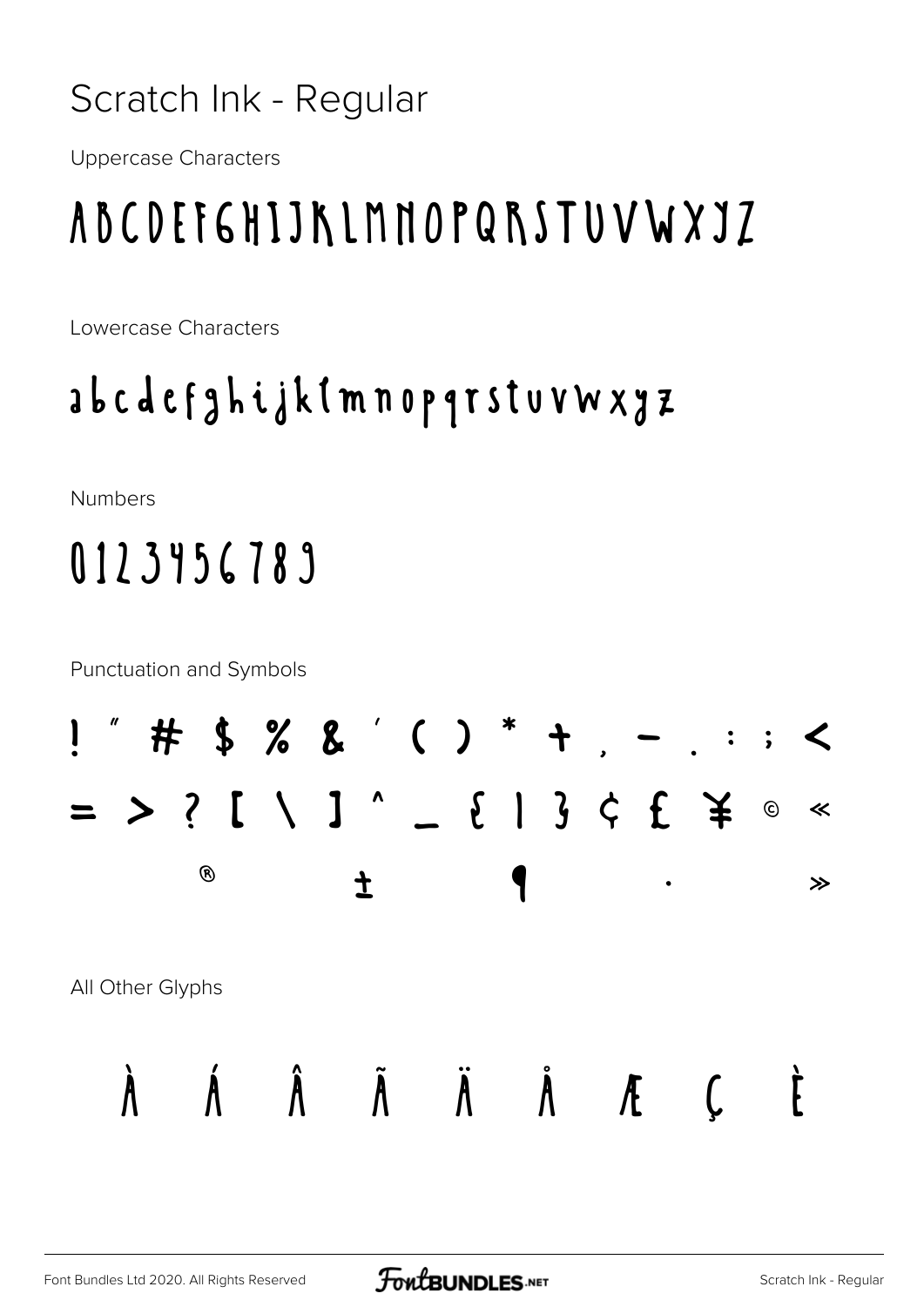|  |  | $\begin{matrix} \dot{I} & \dot{I} & \dot{I} & \dot{I} & \ddot{I} & \ddot{I} & \dot{I} & \dot{I} & \dot{I} & \dot{I} & \dot{I} & \dot{I} & \dot{I} & \dot{I} & \dot{I} & \dot{I} & \dot{I} & \dot{I} & \dot{I} & \dot{I} & \dot{I} & \dot{I} & \dot{I} & \dot{I} & \dot{I} & \dot{I} & \dot{I} & \dot{I} & \dot{I} & \dot{I} & \dot{I} & \dot{I} & \dot{I} & \dot{I} & \dot{I} & \dot{$                                                                                                                                                                     |  |  |
|--|--|------------------------------------------------------------------------------------------------------------------------------------------------------------------------------------------------------------------------------------------------------------------------------------------------------------------------------------------------------------------------------------------------------------------------------------------------------------------------------------------------------------------------------------------------------------|--|--|
|  |  | $\begin{array}{ccccccccccccc} \acute{0} & \hat{0} & \hat{0} & \check{0} & \times & \cancel{0} & \dot{\textbf{0}} & \dot{\textbf{0}} & \dot{\textbf{0}} & \end{array}$                                                                                                                                                                                                                                                                                                                                                                                      |  |  |
|  |  | $\begin{matrix} \dot{U} & \dot{J} & \dot{a} & \dot{a} & \dot{a} & \dot{a} & \dot{a} & \dot{a} & \dot{a} \end{matrix}$                                                                                                                                                                                                                                                                                                                                                                                                                                      |  |  |
|  |  | $C$ dé $\hat{c}$ di $C$ di $C$ di $C$                                                                                                                                                                                                                                                                                                                                                                                                                                                                                                                      |  |  |
|  |  | $\tilde{n}$ $\dot{0}$ $\acute{0}$ $\tilde{0}$ $\ddot{0}$ $\div$ $\tilde{y}$ $\dot{0}$                                                                                                                                                                                                                                                                                                                                                                                                                                                                      |  |  |
|  |  | $\begin{array}{ccccccccccccccccccccc} \mathring{\mathbf{U}} & \mathring{\mathbf{U}} & \mathring{\mathbf{U}} & \mathring{\mathbf{U}} & \mathring{\mathbf{U}} & \mathring{\mathbf{U}} & \mathring{\mathbf{U}} & \mathring{\mathbf{U}} & \mathring{\mathbf{U}} & \mathring{\mathbf{U}} & \mathring{\mathbf{U}} & \mathring{\mathbf{U}} & \mathring{\mathbf{U}} & \mathring{\mathbf{U}} & \mathring{\mathbf{U}} & \mathring{\mathbf{U}} & \mathring{\mathbf{U}} & \mathring{\mathbf{U}} & \mathring{\mathbf{U}} & \mathring{\mathbf{U}} & \mathring{\mathbf{U$ |  |  |
|  |  | $\check{\mathbf{y}} \quad \check{\mathbf{y}} \quad \check{\mathbf{z}} \quad \Delta \quad \mathbf{\mathbf{R}} \qquad \check{\mathbf{y}} \qquad \check{\mathbf{z}} \qquad \check{\mathbf{y}}$                                                                                                                                                                                                                                                                                                                                                                |  |  |